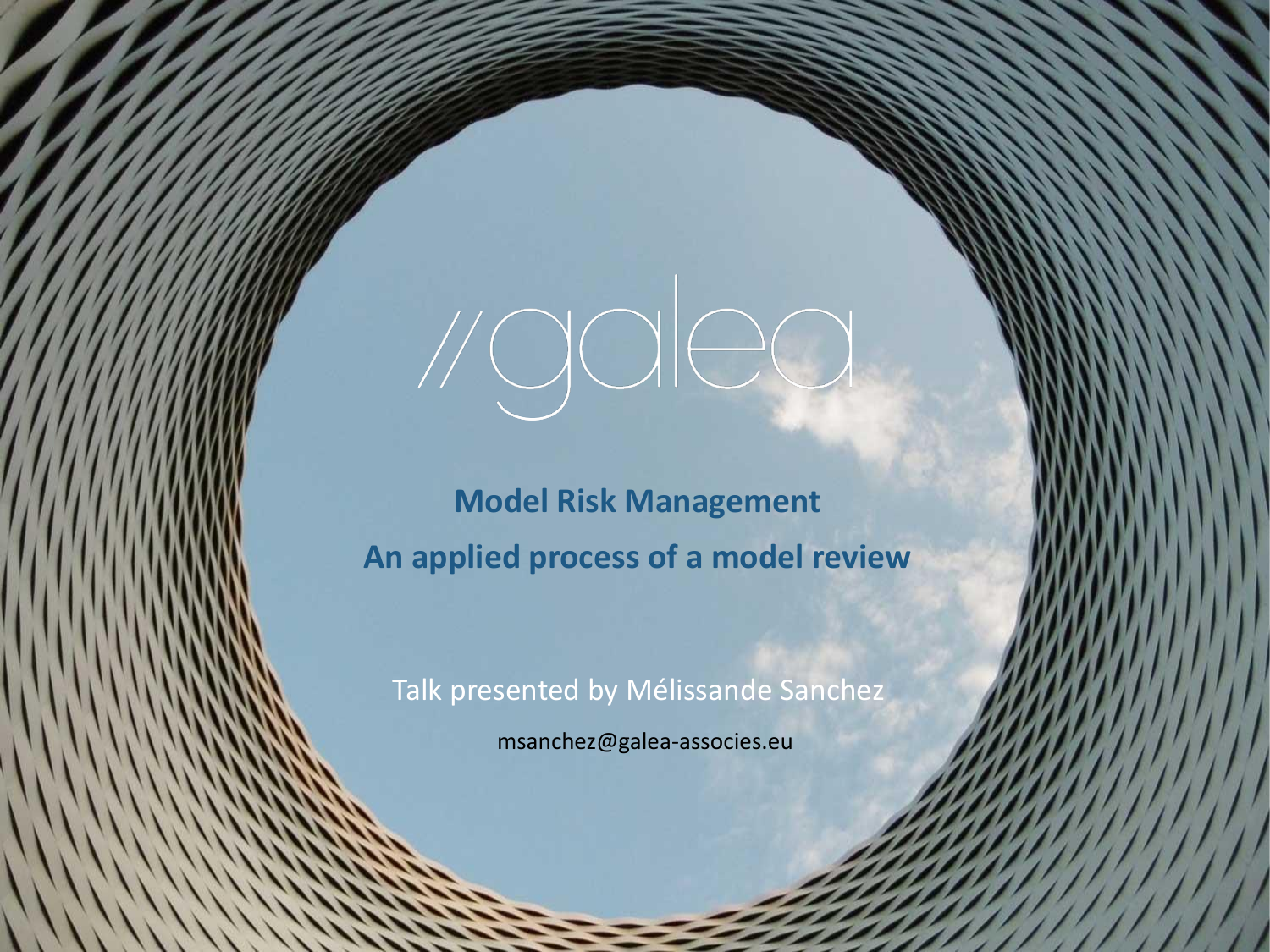

## **Table of contents**

| Background and purpose of the study            |    |
|------------------------------------------------|----|
| Themes around model that requiring a<br>review | 5  |
| <b>Issues and works - Data</b>                 |    |
| Issues and works – Methods and<br>hypotheses   |    |
| Issues and works - Validation tests            | 1Ο |
| Appendixes                                     | 13 |

Model Risk Management - An applied process of a model review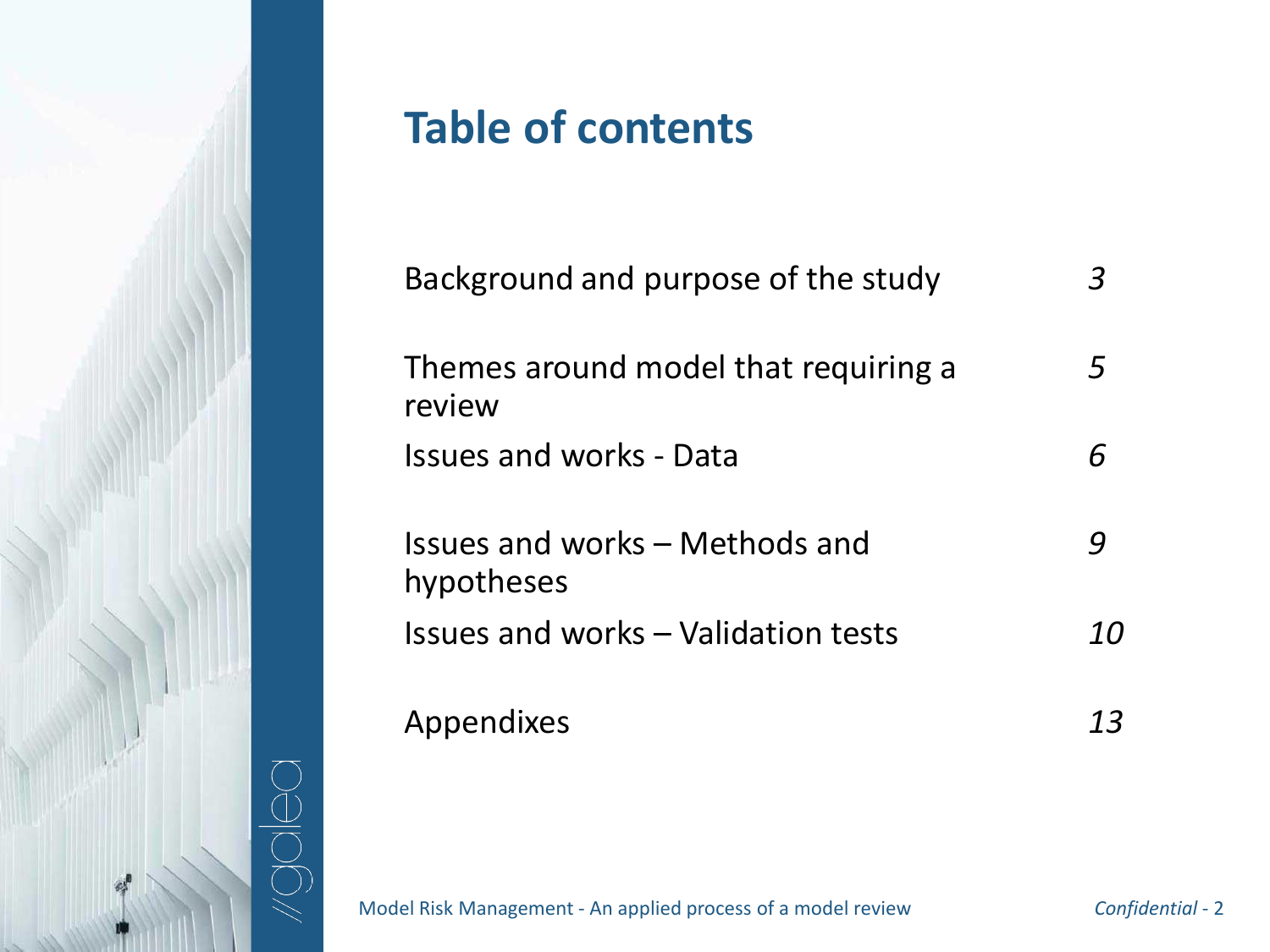## **Background and purpose of the study (1/2)**

- Models are primary source of information.
- Constraints for Institutions :
	- Respecting the models' theoretical properties
	- Guarantying coherence

OOIO

- Parameters' adequacy and justifying the hypotheses
- Optimizing the computing time
- Reglementary requirements
- $\mathbb{N}$ Model reviews are becoming increasingly frequent, and carried out either by the regulator or by financial institutions.
- Insurance : work of the actuarial and risk management functions

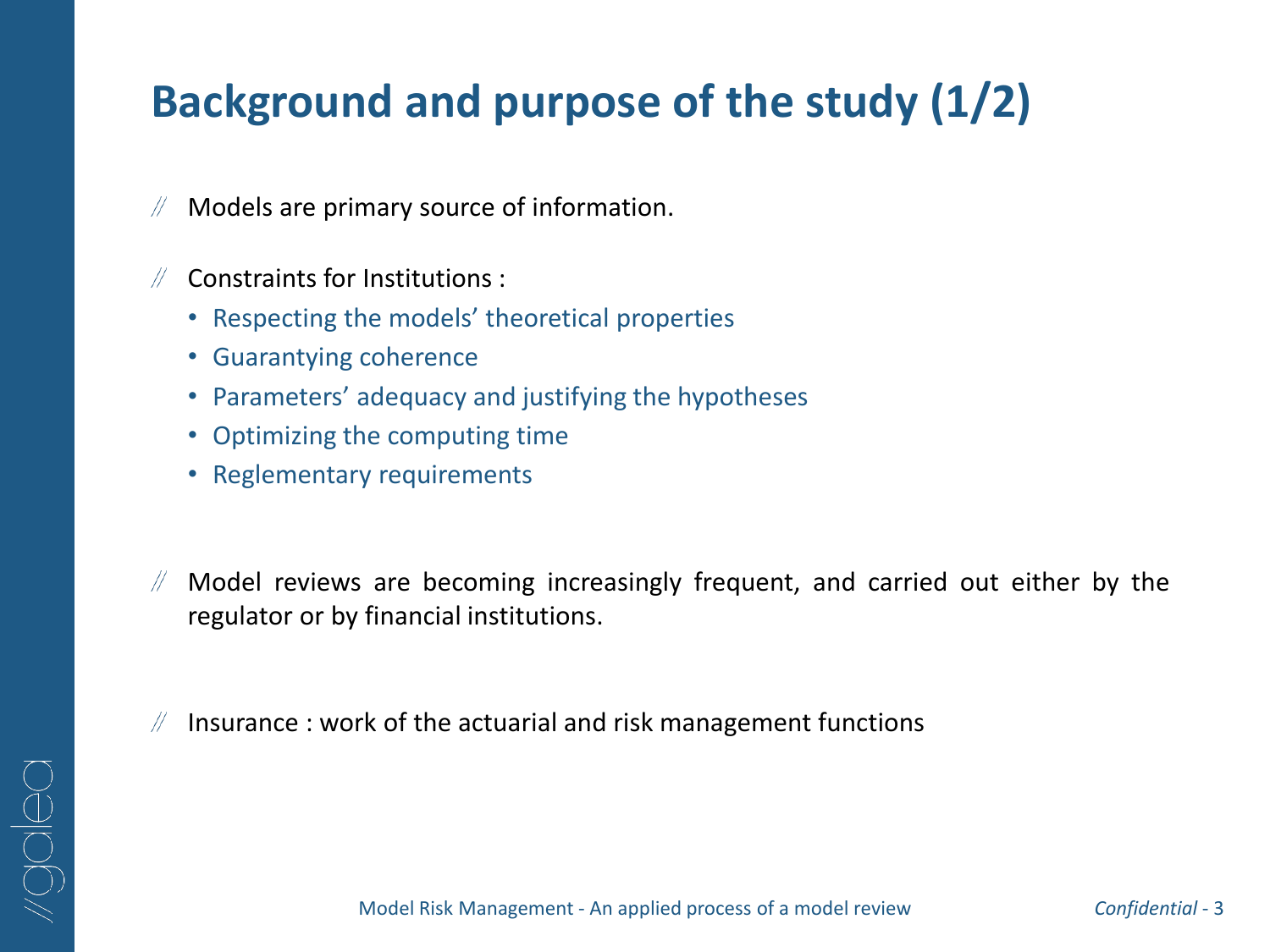### **Background and purpose of the study (2/2)**

- Market practices have evolved, especially by developing the enforcement of models' governance system.
- The model review is an essential and value-added measure that allows :
	- ➢More informed decision-making
	- ➢Understanding of statistical uncertainties
	- $\triangleright$  Anticipation of the impact of future reglementary changes
	- $\triangleright$  Better global efficiency
- Models is at the root of multiple strategic activities :
	- $\triangleright$  production of financial statements ➢product launching  $\triangleright$  forecasting the business activities ➢Etc.

Model Risk Management - An applied process of a model review

*Confidential* - 4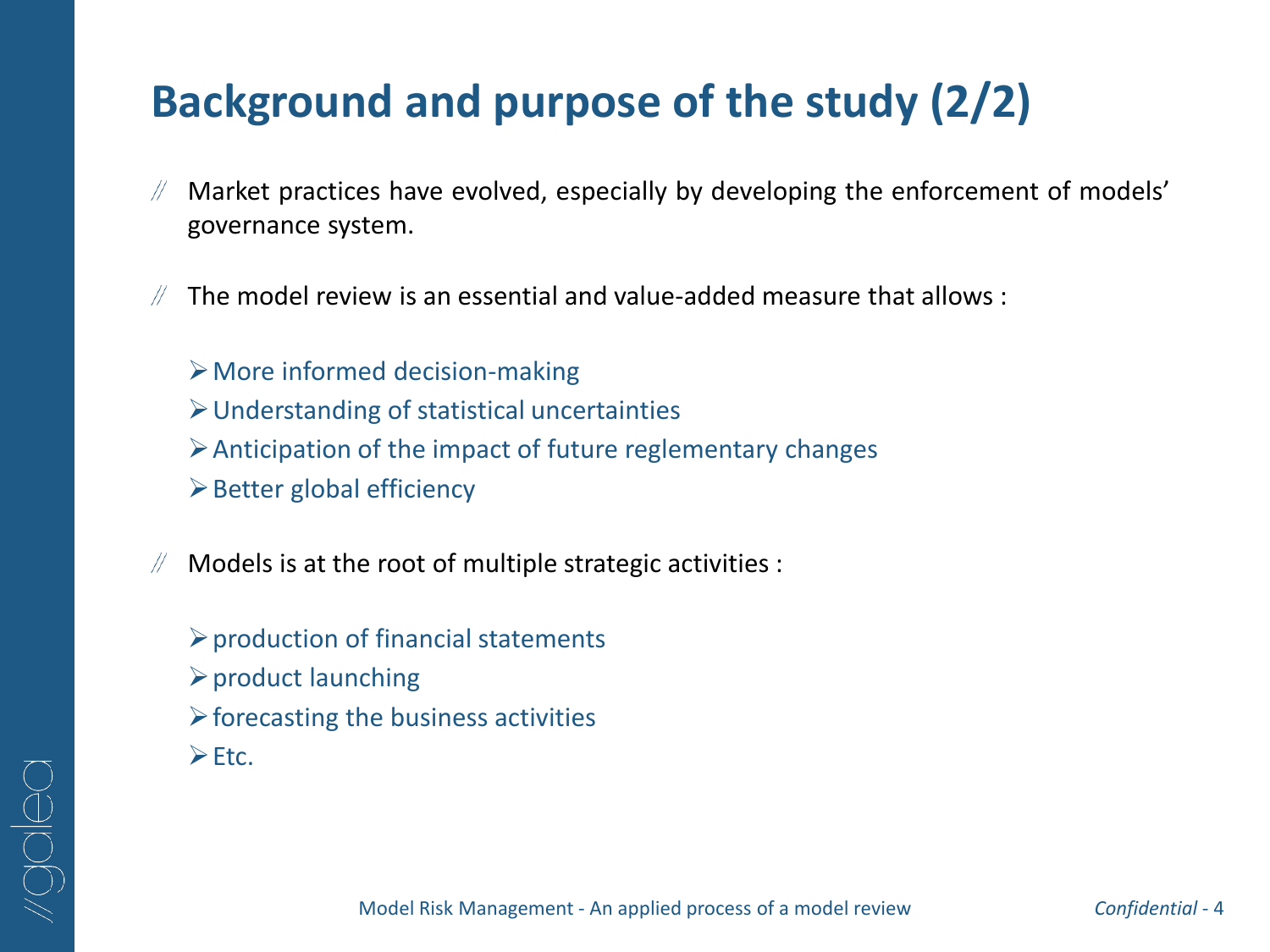### **Themes around model that requiring a review**



Model Risk Management - An applied process of a model review

*Confidential* - 5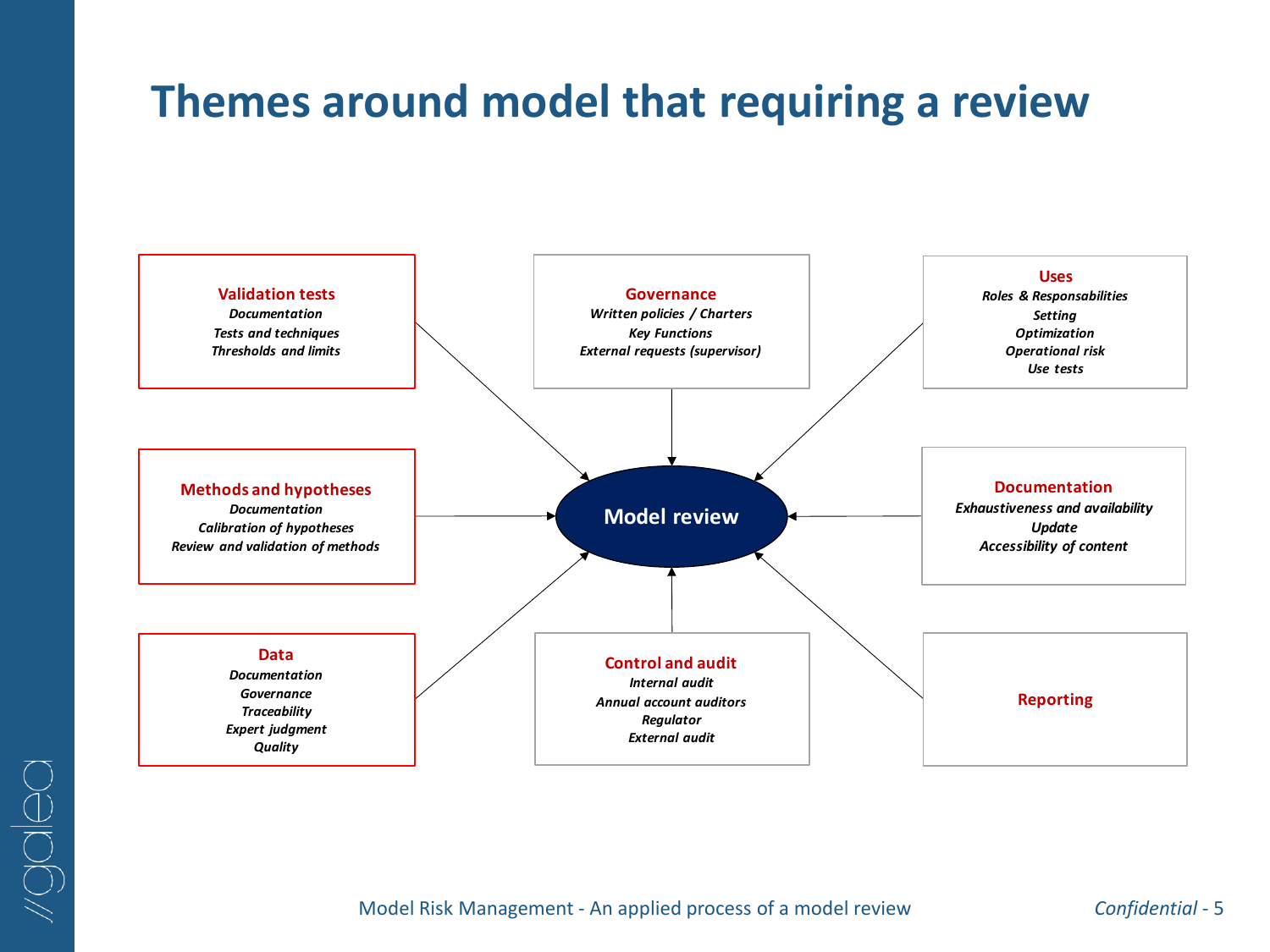### Data (1/2)



- Documentation :
	- Centralization of expert judgments
	- Written policies with details about the data management process
- Data governance :
- Defining roles and responsibilities according to their fields of activity, in particular that of the DQO (Data Quality Officer) **EXECUTE:**<br> **EXECUTE:**<br> **EXECUTE:**<br> **EXECUTE:**<br> **EXECUTE:**<br> **CONCIDENTATION:**<br> **CONCIDENT**<br> **COVER**<br> **COVERTY:**<br> **COVERTY:**<br> **COVERTY:**<br> **COVERTY:**<br> **COVERTY:**<br> **COVERTY:**<br> **COVERTY:**<br> **COVERTY:**<br> **COVERTY:**<br> **COVERTY:**<br>
	- Management of external data
	- Compliance of the data
- Data accessibility :
	- Sustainability and robustness of the Information Technology
- $\mathbb N$  Full traceability :
	- Data dictionary
	- Data flow
	-



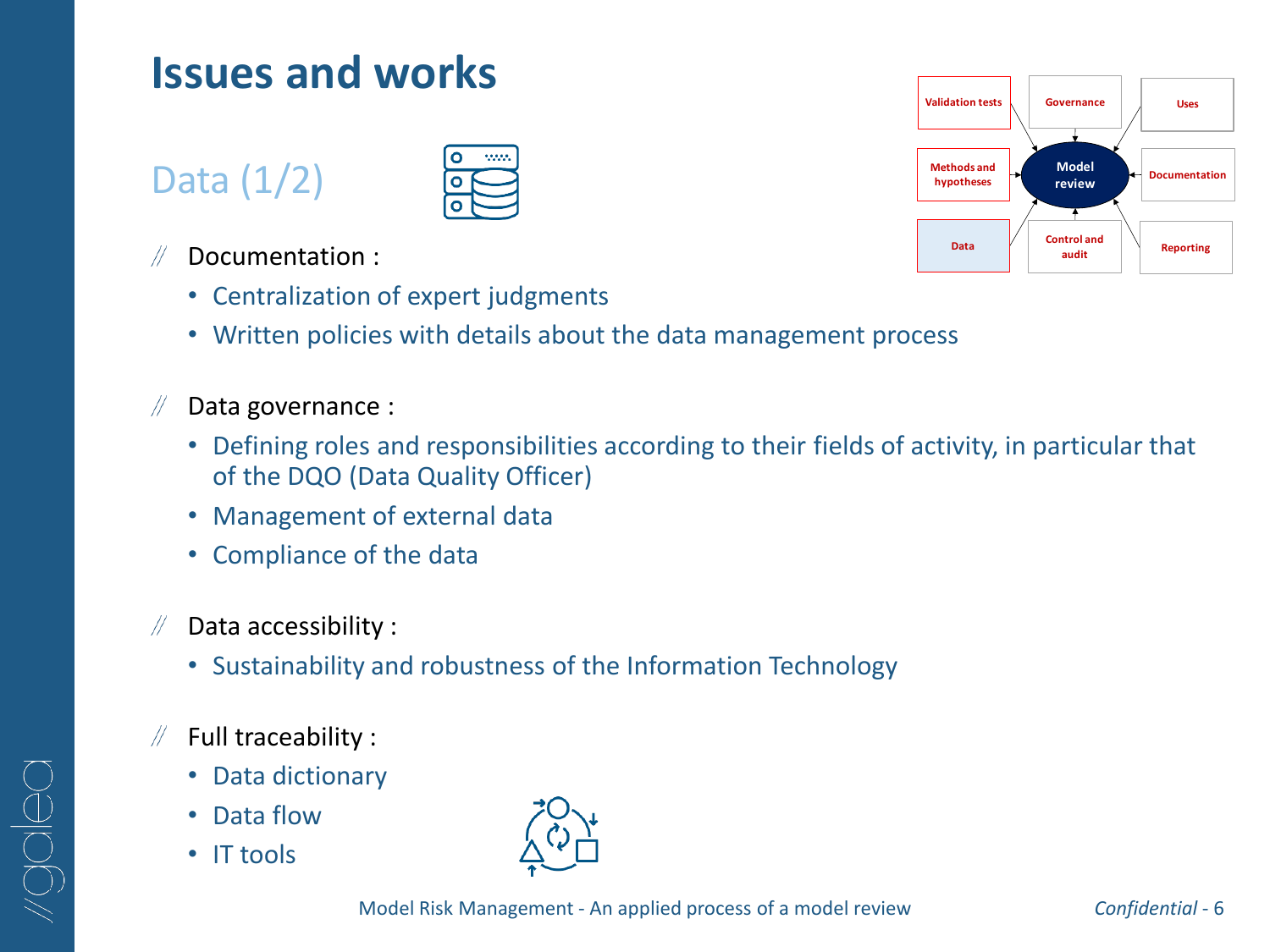### Data (2/2)



- $\mathcal{H}$ Expert judgments :
	- Documentation
	- Update
	- Reviewing of the techniques for incomplete data
	- Thresholds and limits for data validation
	- Data validation and understanding

#### $\mathbb{N}$ Data quality :

- Insurance : criteria of quality from Solvency 2
	- o Accuracy
	- o Completeness
	- o Appropriateness
- Temporal consistency / data reconciliation from a year to another

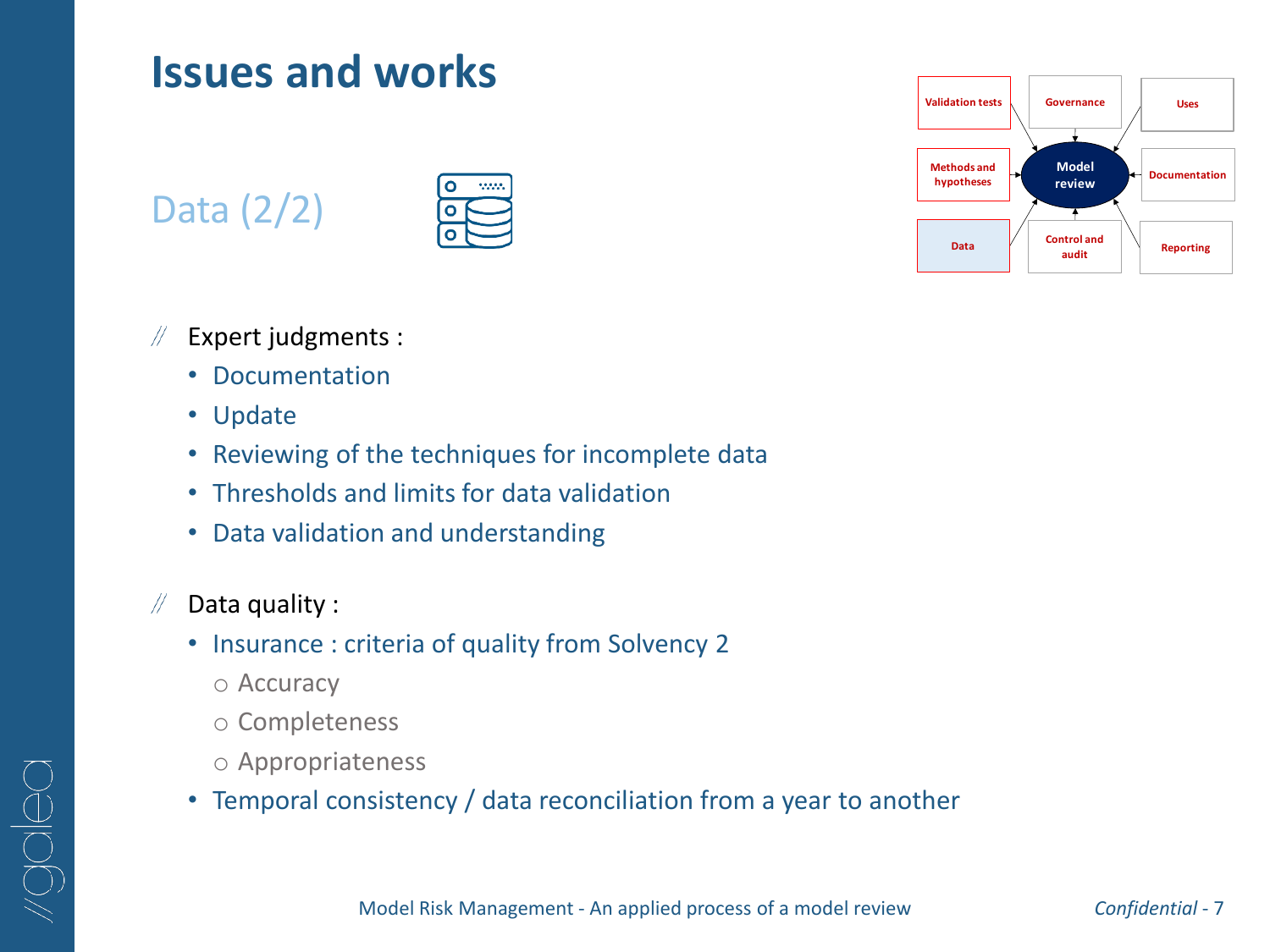

Data

OOICO



### *Application*

- $\sqrt{2}$ Statistical tests
	- Significance tests
		- o Student test
		- o Fisher test

$$
z = \sqrt{n} \times \frac{\bar{x} - \mu_0}{s_n^*} \text{ where } s_n^* = \sqrt{\frac{1}{n-1} \sum_{i}^{n} (x_i - \bar{x}_n)^2}
$$

• Correlation between 2 variables (Pearson)

$$
t = (n-2)^{\frac{1}{2}} \frac{|r_p(x^1, x^2)|}{\sqrt{1 - r_p(x^1, x^2)}}
$$
 where  $r_p(x^1, x^2) = \frac{\sum_i (x_i^1 - \overline{x^1})(x_i^2 - \overline{x^2})}{\sqrt{\sum_i (x_i^1 - \overline{x^1})^2 \sum_i (x_i^2 - \overline{x^2})^2}}$ 

**Model bcumentation** 

**Reporting**

**Uses**

**review**

**audit**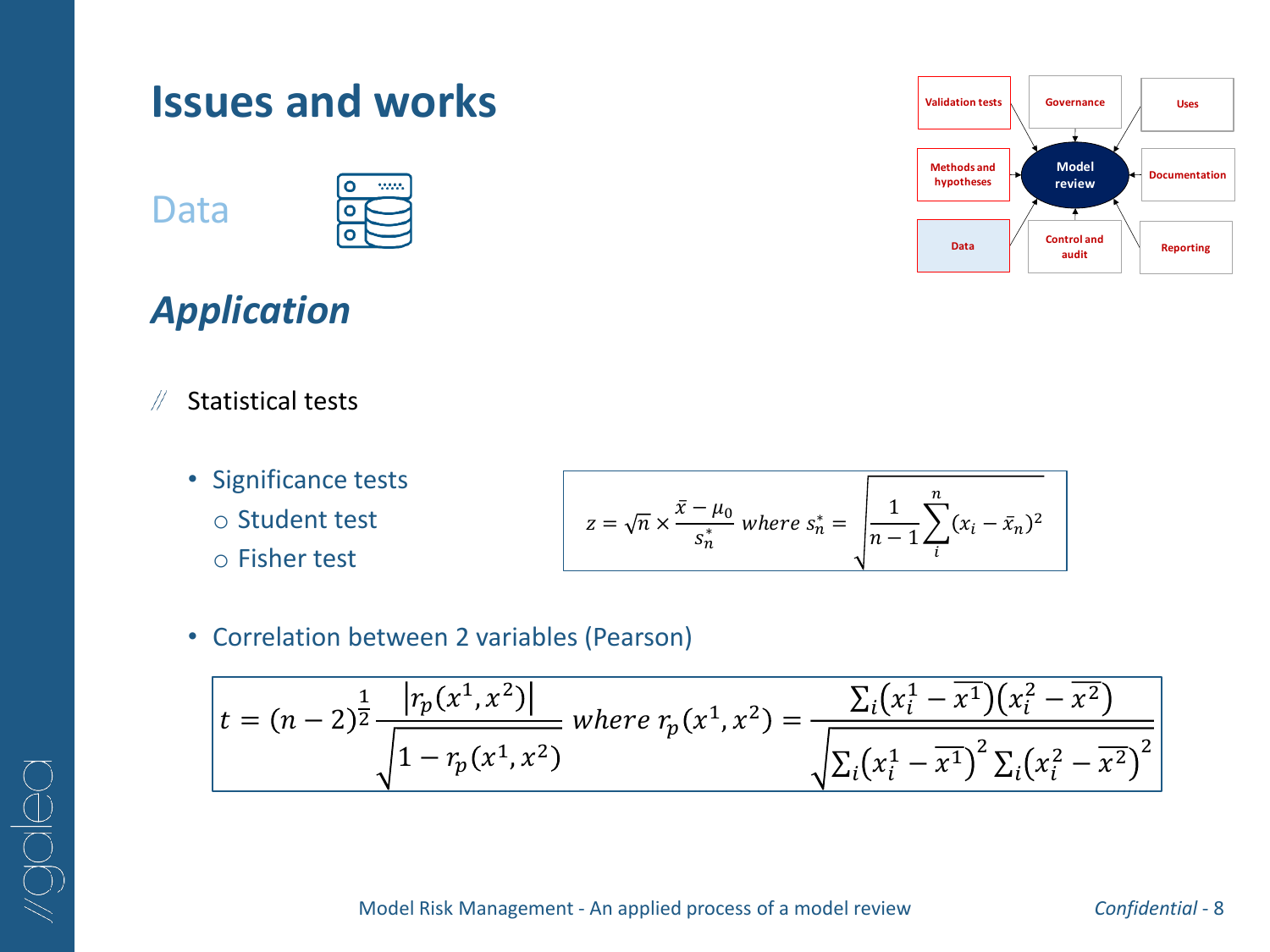# **Issues and works** Methods and hypotheses



#### $\sqrt{2}$ Documentation :

- Comprehensive and understandable technical sheets and user manuals.
- Calibration of hypotheses and choice of methods :
	- Comparing expert judgment
	- *Benchmark*

OOIOO

- Limits of the hypotheses
- Regular update
- Hypotheses stability
- Complexity and difficulty of implemented methods
- Validation of proxies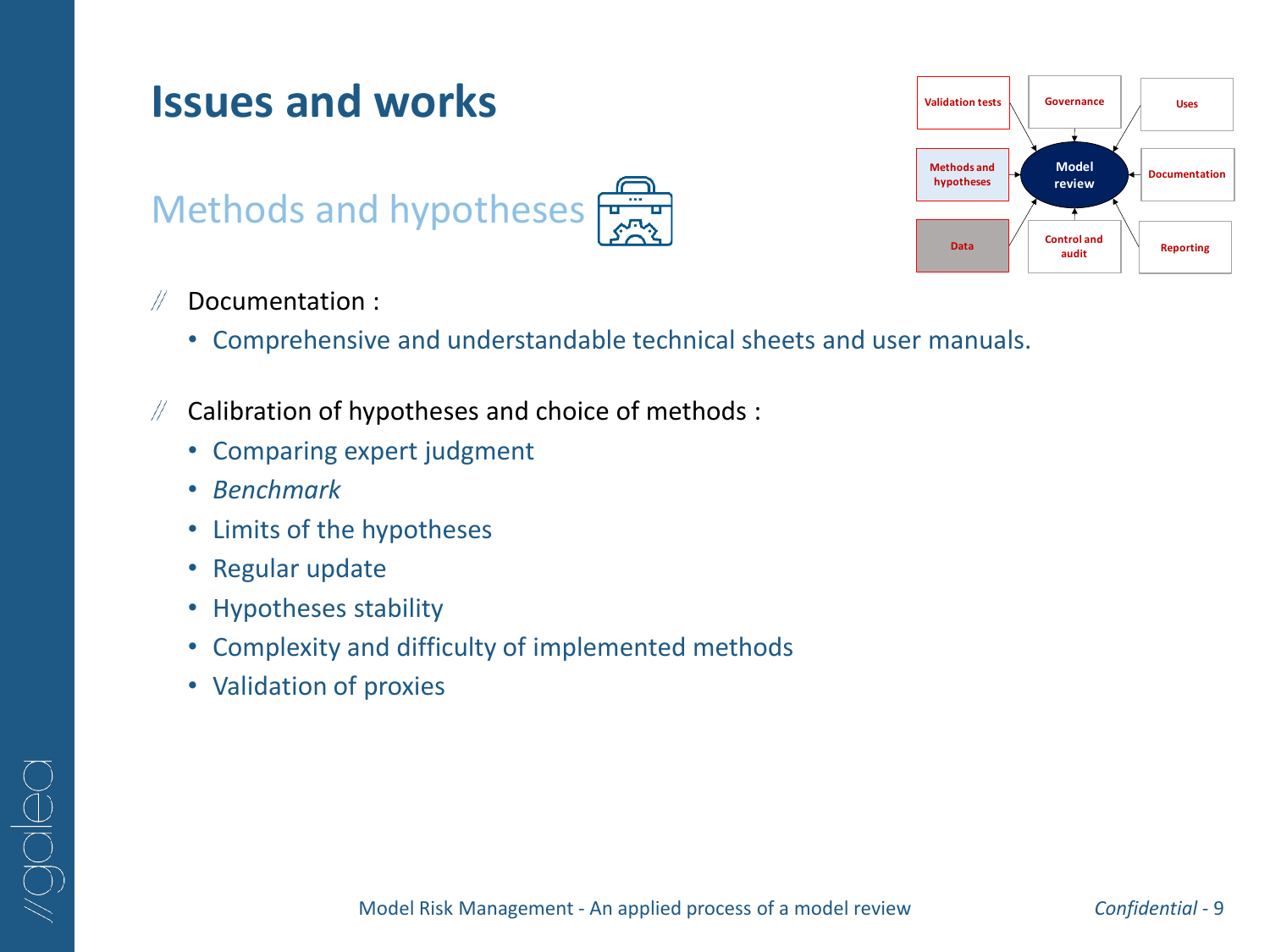### Validation tests



- Documentation :  $\mathcal{U}$ 
	- Process/Check-list of the tests
- $\mathbb{N}$ Techniques and tests :
	- Back testing, change of experience measurement
	- Sampling / test cases
	- Stress tests
	- Movement analysis
	- *Benchmarks*
	- Managing the convergence gap (for stochastic models)
	- Discriminant analysis/Cross validation methods
- Thresholds and limits :  $\mathcal{U}$ 
	- Defining tolerance thresholds and review of their good application.

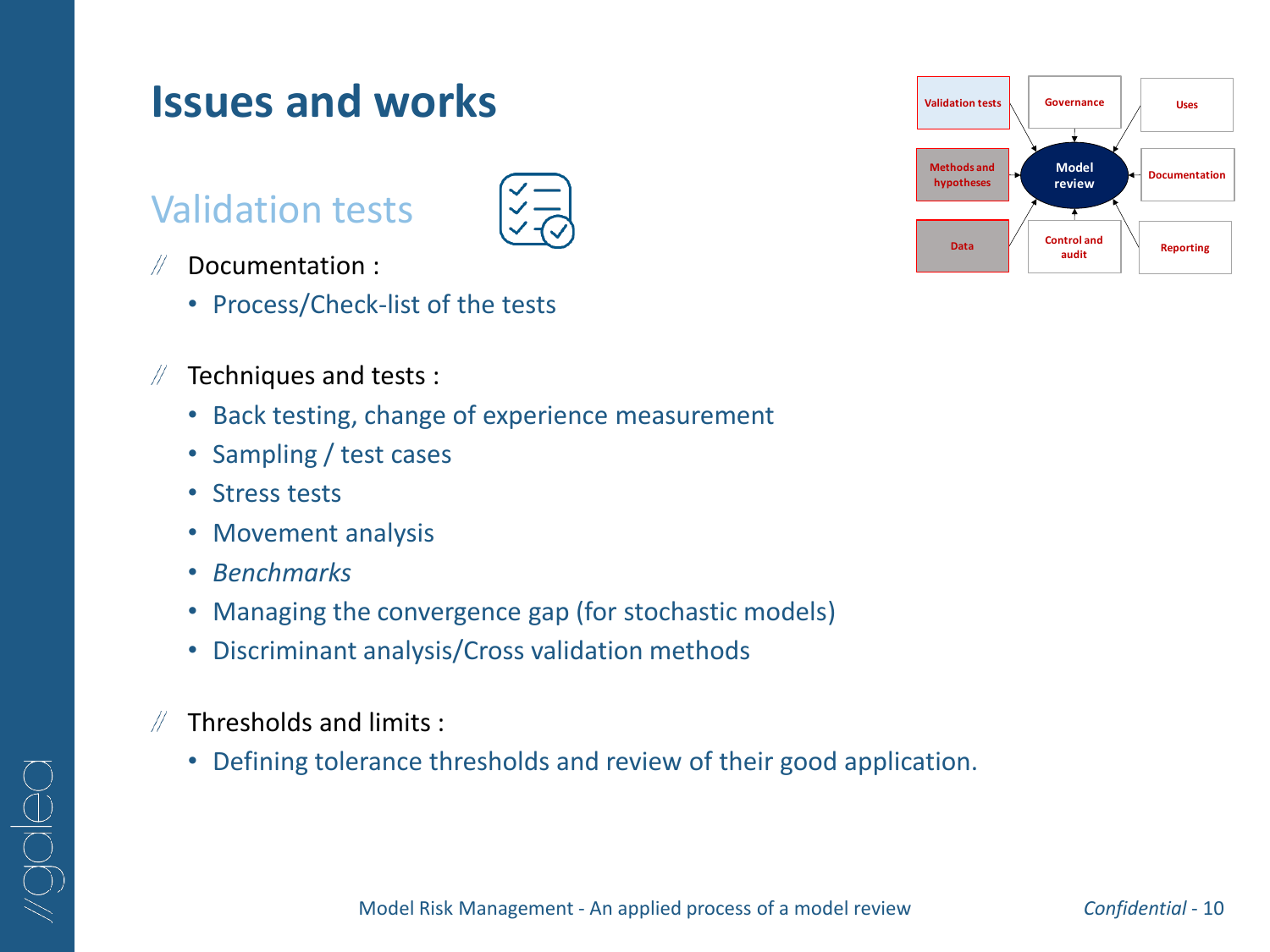

**Interest rate**

**Financial costs**

**N**

**chash flow and real cash flow**

### *Application*

 $\mathbb{N}$ Movement analysis

 $\frac{\omega}{\geq}$  **160** 

Validation tests

**Issues and works**



### **Movement analysis of a Best Estimate over a year**

-Best Estimate N-1 Estimated Best Estimate Gap between estimated Change of experience Change Of hypotheses - Change of hypotheses - Change of hypotheses - Change of hypotheses - Ghange of experies - Best Estimate is device *Confidential* - 11 **Future discretionary benefits rate Technical costs**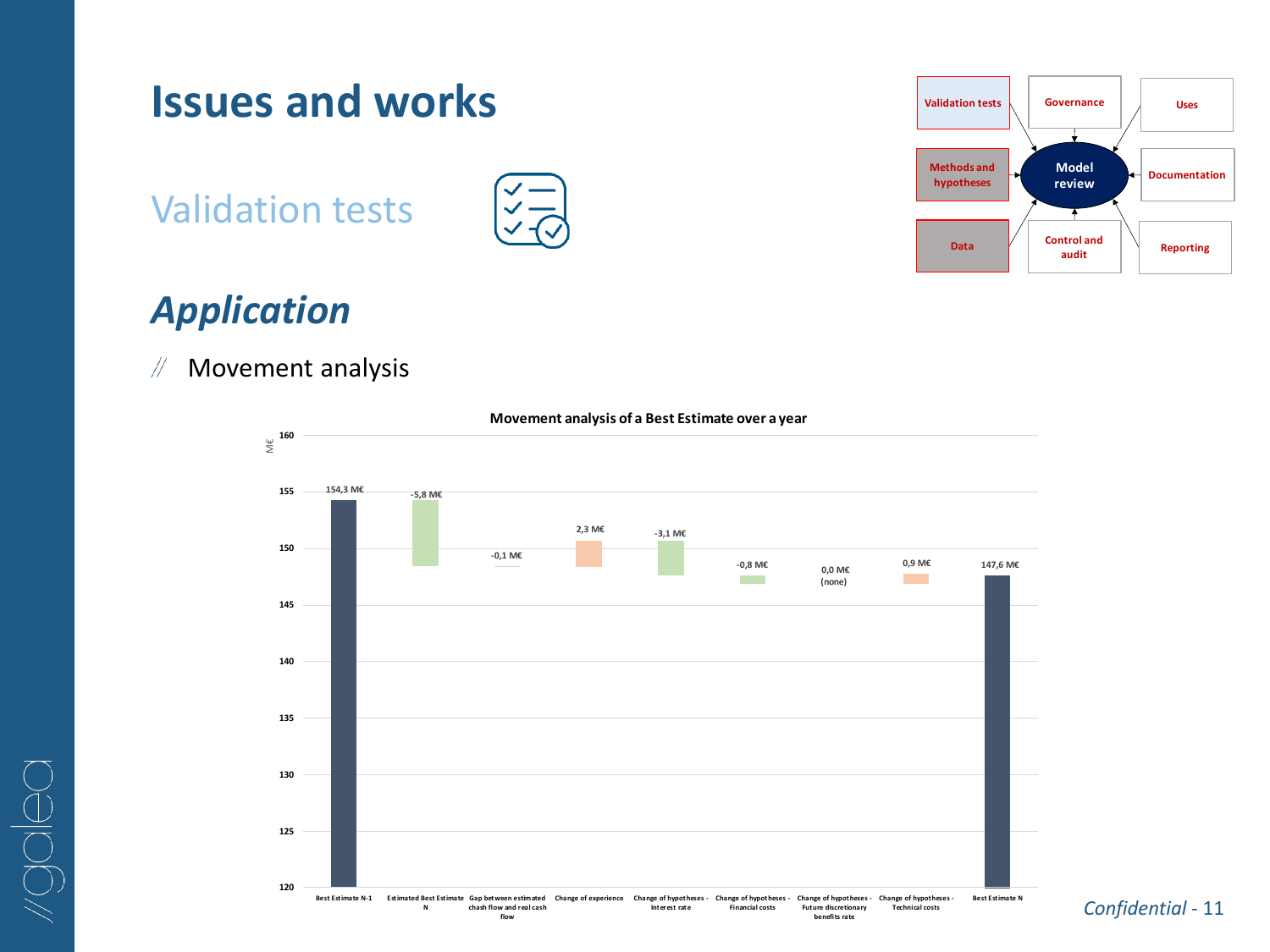

### *Application*

Stochastic ALM model/Convergence gap  $\mathbb{N}$ 

 $\Delta$  = Asset market value + other assets – (PVFP + Best stimate + others liabilities)

 $\mathbb N$ Proportional hazards assumption (Cox Model)

| $\lambda(t/Z_i)$ | $exp(\beta'.Z_i)$   |
|------------------|---------------------|
| $\lambda(t/Z_i)$ | $\exp(\beta', Z_i)$ |

Model Risk Management - An applied process of a model review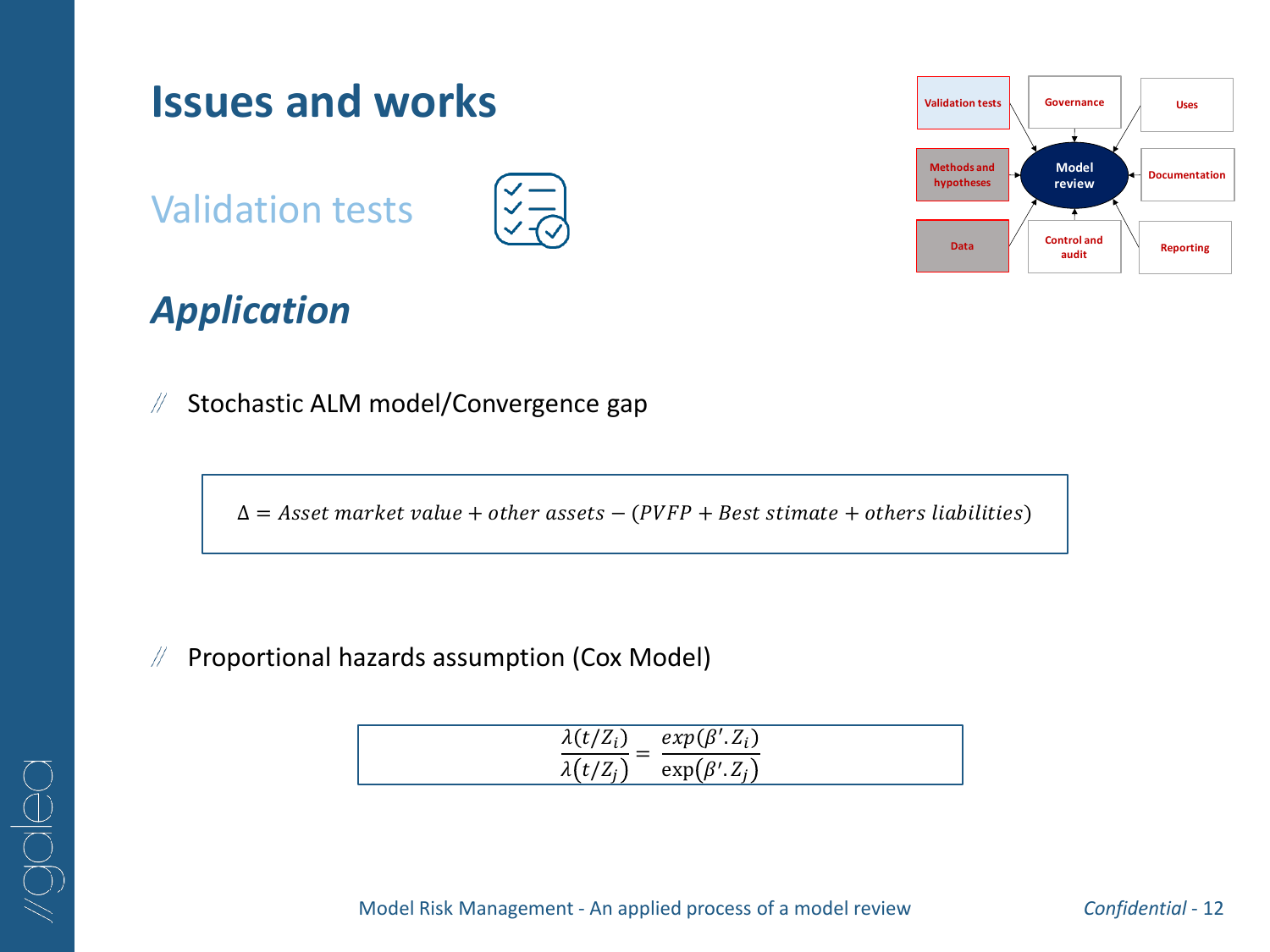### **Appendix 1 : Issues and works**

Reporting



### *Application*

 $\sqrt{2}$ An insurance company's dashboard to the AMSB



Model Risk Management - An applied process of a model review

**Governance Documentation Model review Validation tests Reporting Control and audit Methods and hypotheses Data Uses**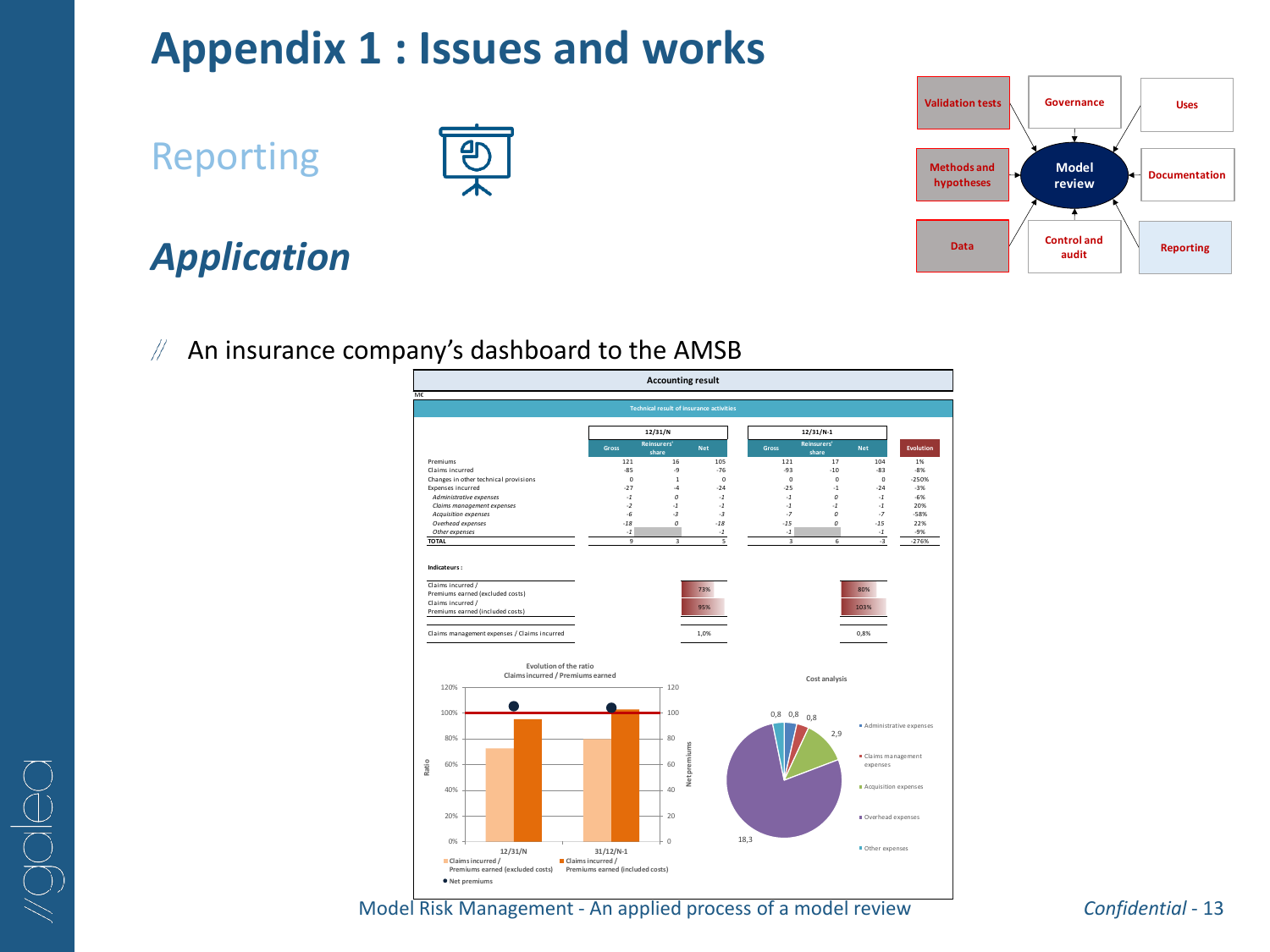

*Confidential* - 14

Reporting



**Appendix 2 : Issues and works**

### *Application*

OOIO

#### $\mathcal{H}$ An insurance company's dashboard to the AMSB